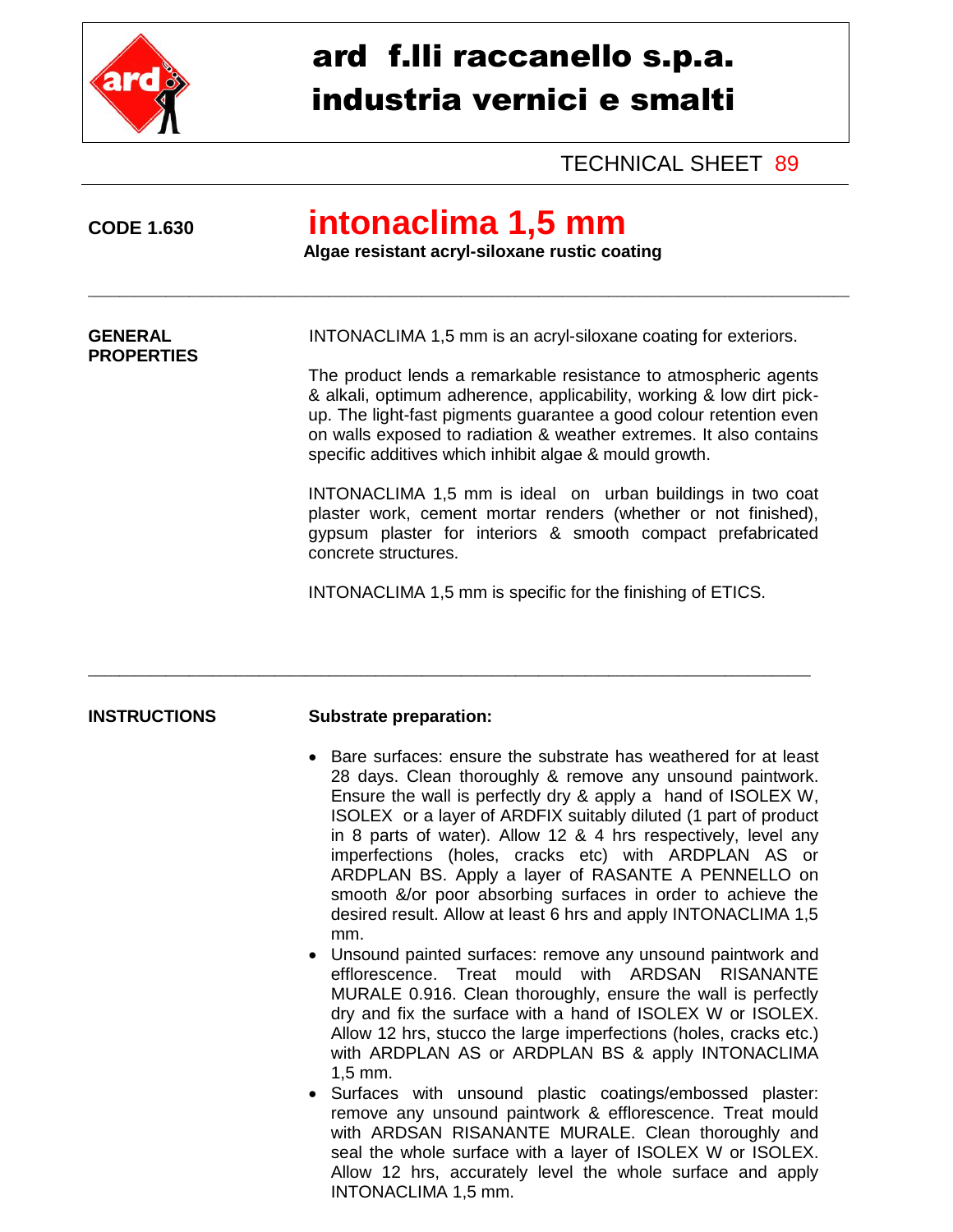When finishing products with limited covering power are employed we suggest using PRIMER RIEMPITIVO COPRENTE (refer to the formulary for shades). RASANTE A PENNELLO is preferable for slightly rough surfaces.

### **Application:**

- INTONACLIMA 1.5 mm is ready for use and does not require thinning. Stir well until homogeneous & apply the first coat using a steel or plastic float. Allow 12 hrs & apply a second hand; before the product "films", use a trowel to smooth the surface.
- Do not apply at ambient/substrate temperatures below + 5°C or above 35°C & R H above 75%. Avoid applying during cold & damp periods, in direct sunlight or strong wind.
- After application, exterior surfaces must be protected against rain until perfectly dry, usually after 48 hrs at 20° C.
- Wash equipment immediately after use with water.
- Walls with efflorescence or subject to rising damp must be restored before application in order to guarantee adherence.
- When different batches are used, we recommend mixing the products accurately to avoid differences in shades.
- When applying on extensive surfaces apply "wet-on-wet" to avoid shadowing.
- Store in cool premises, under frost proof conditions.
- Use in compliance with the current Health & Safety regulations. Dispose of spent material/containers according to the same.
- INTONACLIMA 1,5 mm can be tinted with the 16COLOURS & WIZARD tinting systems' pastes.
- Refer to the PSDS for further details.

#### **TECHNICAL PROPERTIES**

| NATURE OF BINDER                          |                       |               | Acryl siloxanic polymers           |
|-------------------------------------------|-----------------------|---------------|------------------------------------|
| <b>COLOUR</b>                             |                       |               | White & tinting system hues        |
| <b>MASS VOLUME</b>                        |                       |               | $1800 - 1900$ g/l                  |
| <b>DYNAMIC VISCOSITY</b>                  |                       |               | $160.000 \pm 200.000$ cP           |
| UV RESISTANCE                             |                       |               | Sup. 3rd grade Grey scale          |
| ALKALI RESISTANCE                         |                       |               | No structural/chromatic variation  |
| DRYING AT 20°C                            | <b>TOUCH DRY</b>      |               | 4 hrs                              |
|                                           | <b>THROUGH DRYING</b> |               | 48 hrs                             |
| PERMEABILITY (WATER VAPOUR)               | EN ISO 7783-1 & 2     | $S_d$         | $0,342 \; m$                       |
|                                           |                       | Class         | $V_2$ (average)                    |
| CAPILLARY ABSORBTION & WATER PERMEABILITY | EN1062-3              | W             | 0,067 kg/m <sup>2</sup> $\sqrt{t}$ |
|                                           |                       | Class         | $W_3$ (low)                        |
| ADHESION FOR DIRECT TRACTION              | <b>EN 1542</b>        | <b>RESULT</b> | Complies (adhesion $\geq$ 0,3 Mpa) |
| <b>DURABILITY</b>                         | EN 13687-3            | <b>RESULT</b> | Complies (adhesion $\geq$ 0,3 Mpa) |
| THERMAL CONDUCTIVITY                      | <b>EN 1745</b>        | λ10DRY [W/MK] | 1,060                              |
| <b>FLASH POINT</b>                        | EN 13501-1            |               | <b>Class C</b>                     |
| <b>HAZARDOUS SUBSTANCES</b>               |                       | RESULT        | <b>Complies</b>                    |
|                                           |                       |               |                                    |

\_\_\_\_\_\_\_\_\_\_\_\_\_\_\_\_\_\_\_\_\_\_\_\_\_\_\_\_\_\_\_\_\_\_\_\_\_\_\_\_\_\_\_\_\_\_\_\_\_\_\_\_\_\_\_\_\_\_\_\_\_\_\_\_\_\_\_\_\_\_\_\_\_\_\_\_\_\_\_\_\_

*In compliance with the UNI EN 15824 CE Marking*

**YIELD** Once dry the coating is about 1,5 mm thick. If applied correctly without spilling the average yield is 0,36 m²/kg. Said yield refers to smooth substrates with medium absorption. We recommend testing on the specific substrate.